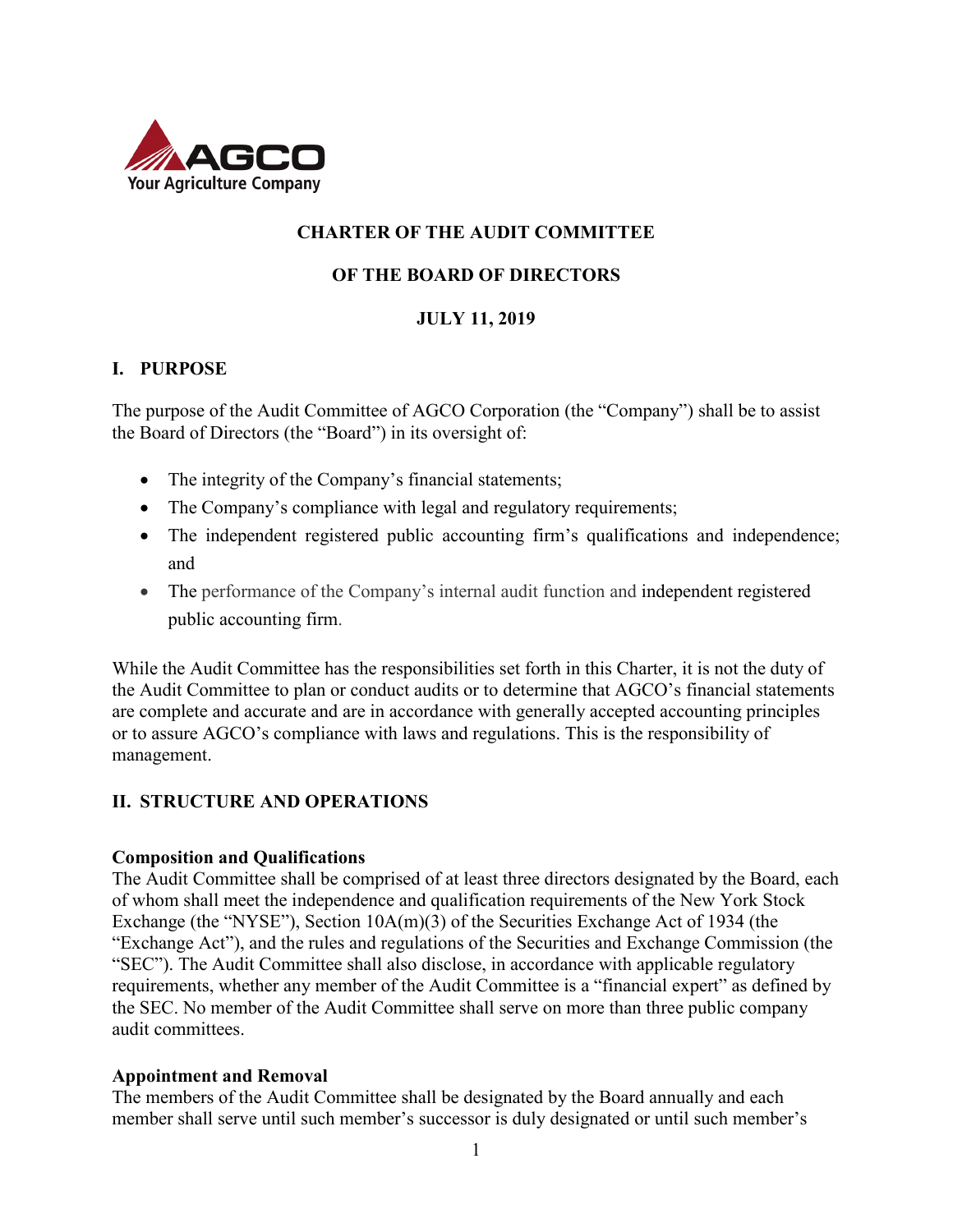earlier resignation or removal. Any member of the Audit Committee may be removed, with or without cause, by a majority vote of the Board.

Unless a Chairperson is designated by the full Board, the members of the Audit Committee shall designate a Chairperson by majority vote of the full Audit Committee membership. The Chairperson will chair all sessions of the Audit Committee and set the agenda for Audit Committee meetings.

#### **Delegation to Subcommittees**

In fulfilling its responsibilities, the Audit Committee may delegate responsibilities to a subcommittee consisting of one or more members of the Audit Committee.

# **III.MEETINGS**

The Audit Committee shall ordinarily meet at least four times annually, or more frequently as circumstances dictate. Any member of the Audit Committee may call meetings of the Audit Committee. The Audit Committee will conduct executive sessions with Management (including CEO, CFO and General Counsel), the external auditors and the internal auditors at least annually. A majority of members of the Audit Committee shall constitute a quorum. The action of a majority of members at a meeting at which a quorum is present will be the action of the Audit Committee.

Subject to the prior approval of the Chairperson of the Committee, any director of the Company who is not a member of the Audit Committee may attend meetings of the Audit Committee; provided, however, that any director who is not a member of the Audit Committee may not vote on any matter coming before the Audit Committee for a vote. The Audit Committee also may invite to its meetings any member of management of the Company and such other persons as it deems appropriate in order to carry out its responsibilities. The Audit Committee may meet in executive session, as the Audit Committee deems necessary or appropriate.

## **IV.RESPONSIBILITIES AND DUTIES**

The following functions shall be common recurring activities of the Audit Committee in carrying out its purpose as set forth in Section I of this Charter. These functions should serve as a guide with the understanding that the Audit Committee may carry out additional functions and adopt additional policies and procedures as may be appropriate in light of changing business, legislative, regulatory, legal or other conditions. The Audit Committee shall also carry out any other responsibilities and duties delegated to it by the Board from time to time related to the purpose of the Audit Committee outlined in Section I of this Charter.

The Audit Committee, in discharging its oversight role, is empowered to study or investigate any matter of interest or concern within the purpose of the Audit Committee that the Audit Committee deems appropriate or necessary. The Audit Committee shall have the authority to engage independent counsel and other advisers, as it determines necessary to carry out its duties, and the Company shall provide for appropriate funding, as determined by the Audit Committee for the payment of (a) compensation to the independent registered public accounting firm(s) engaged for the purpose of preparing or issuing the audit report or performing other audit, review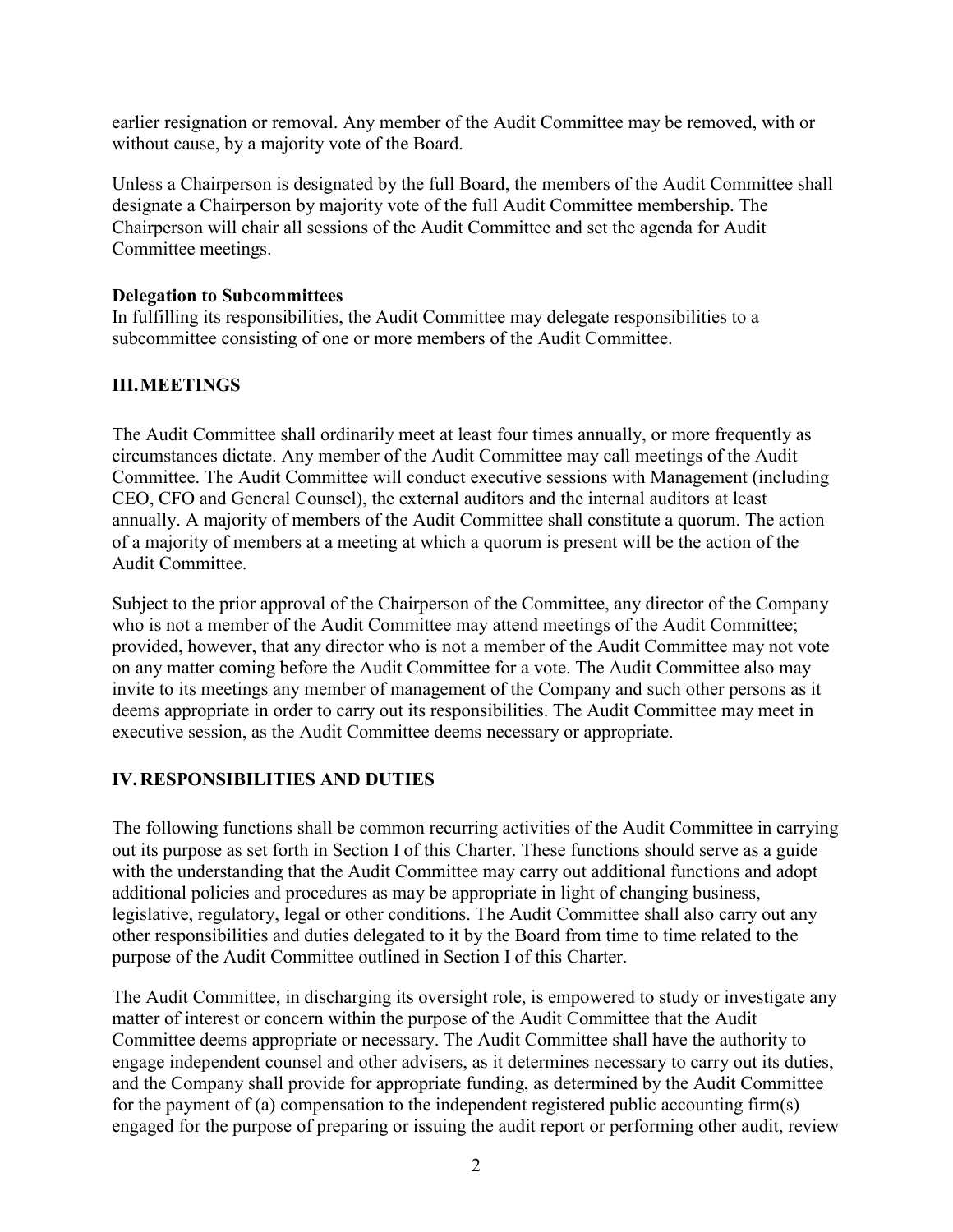or attest services for the Company, (b) compensation to any independent counsel and other advisors employed by the Audit Committee and (c) ordinary administrative expenses of the Audit Committee that are necessary or appropriate in carrying out its duties.

To fulfill its responsibilities and duties, the Audit Committee shall:

# Financial Reporting

- 1. Review and discuss with management and the independent registered public accounting firm the annual and quarterly financial statements, including the Company's disclosure under "Management's Discussion and Analysis of Financial Condition and Results of Operations."
- 2. Discuss the Company's earnings press releases and financial information and earnings guidance provided to analysts and rating agencies and any financial information provided to shareholders.
- 3. Review with the independent registered public accounting firm (i) all critical accounting policies and practices to be used; (ii) all alternative treatments of financial information under GAAP that have been discussed with management, ramifications of the use of such alternative disclosures and treatments, and the treatment preferred by the independent registered public accounting firm; and (iii) other material written communications between the independent registered public accounting firm and management, such as any management letter or schedule of unadjusted differences.
- 4. Review with management and the independent registered public accounting firm: (i) major issues regarding accounting principles and financial statement presentations, including any significant changes in the Company's selection or application of accounting principles, and major issues as to the adequacy of the Company's internal controls and any special audit steps adopted in light of material deficiencies; (ii) analyses prepared by management and the independent registered public accounting firm setting forth significant financial reporting issues and judgments made in connection with the preparation of the financial statements and alternative GAAP methods that could have been used; (iii) the effect of regulatory and accounting initiatives, as well as off-balance sheet structures, on the financial statements of the Company; (iv) the type and presentation of information to be included in earnings press releases; and (v) any financial information and earnings guidance provided to analysts and rating agencies.
- 5. Review disclosures made to the Committee by the Company's Chief Executive Officer and Chief Financial Officer regarding: (i) any significant deficiencies in the design or operation of internal controls of the Company which could adversely affect the Company's ability to record, process, summarize and report financial data; and (ii) any fraud, material or otherwise, that involves management or other employees who have a significant role in the control environment.
- 6. Review with the independent registered public accounting firm any problems or difficulties encountered during the course of the review or audit, including any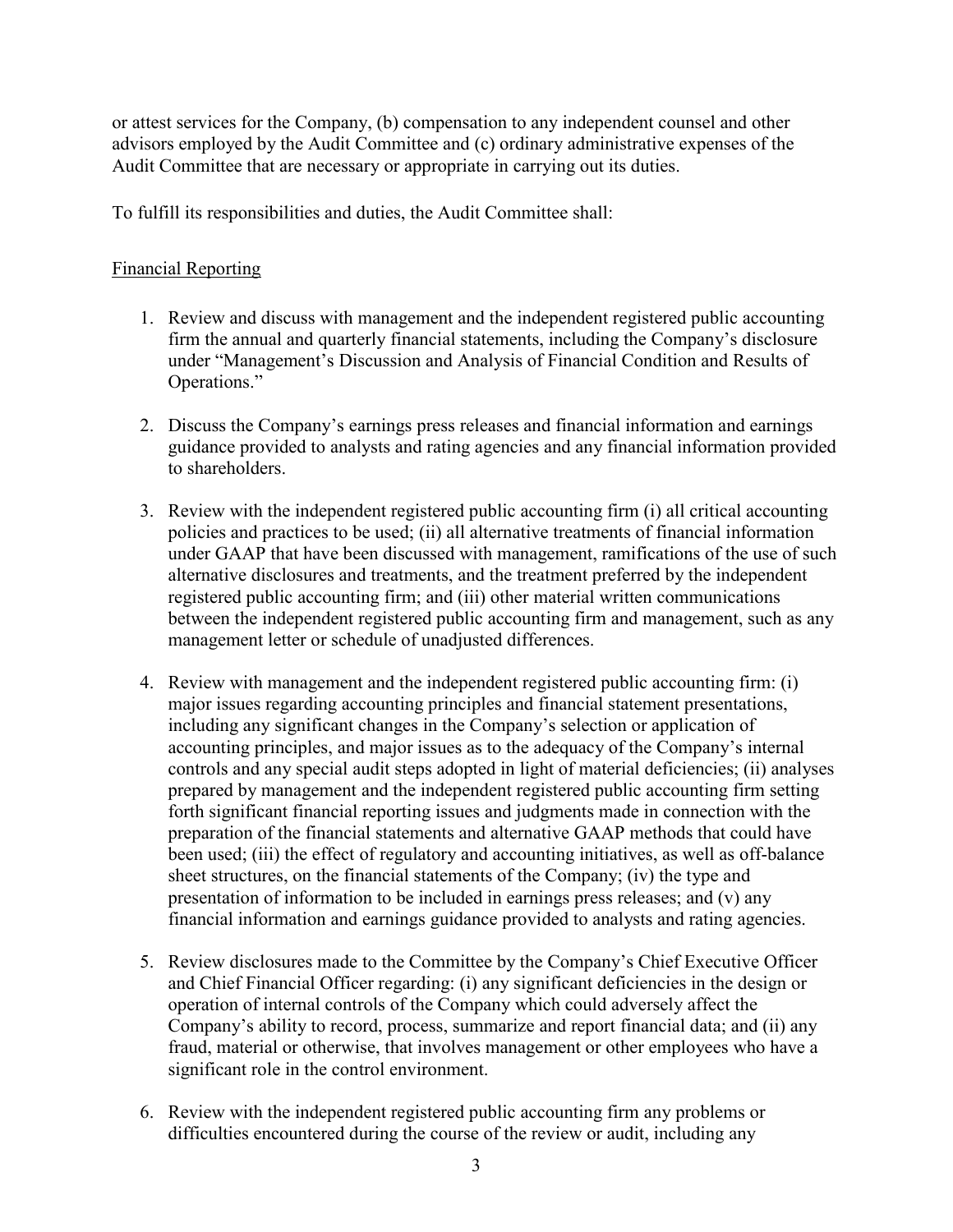restrictions on the scope of work or access to required information and management's response.

7. Review and discuss with the independent registered public accounting firm the matters required to be discussed by applicable audit standards adopted by the Public Company Accounting Oversight Board or other authorities with jurisdiction over the Company and its independent registered public accounting firm, including Auditing Standard No. 16, "Communication with Audit Committees," as such standards may be adopted and amended from time to time.

## The Independent Registered Public Accounting Firm

- 1. The Audit Committee shall have the sole responsibility for the appointment (subject, at the discretion of the Board, to shareholder ratification), compensation, retention and oversight of the work of the independent registered public accounting firm. The Audit Committee shall review the performance of the independent registered public accounting firm periodically and make determinations regarding the appointment or termination of the independent registered public accounting firm. The independent registered public accounting firm shall report directly to the Audit Committee.
- 2. At least annually, obtain and review a report by the independent registered public accounting firm describing: the independent auditing firm's internal quality-control procedures; any material issues raised by the most recent internal quality-control review, or peer review, of the firm, or by any inquiry or investigation by governmental or professional authorities, within the preceding five years, respecting one or more independent audits carried out by the firm, and any steps taken to deal with any such issues; and all relationships between the independent registered public accounting firm and the Company.
- 3. Oversee the independence of the independent registered public accounting firm by:
	- a. Reviewing and discussing with the independent registered public accounting firm on a periodic basis, any disclosed relationships or services that may impact the objectivity and independence of the independent registered public accounting firm and pre-approving all audit and permitted non-audit services (including the fees and terms thereof) to be performed for the Company by its independent registered public accounting firm, subject to and in accordance with Section  $10A(i)(1)(B)$  of the Exchange Act and the Audit Committee's pre-approval policy, as it may be amended from time to time.
	- b. Developing clear hiring policies for employees or former employees of the independent registered public accounting firm.
- 4. The independent registered public accounting firm shall establish an understanding of the terms of the audit engagement with the Audit Committee and obtain information relevant to the audit from the Audit Committee.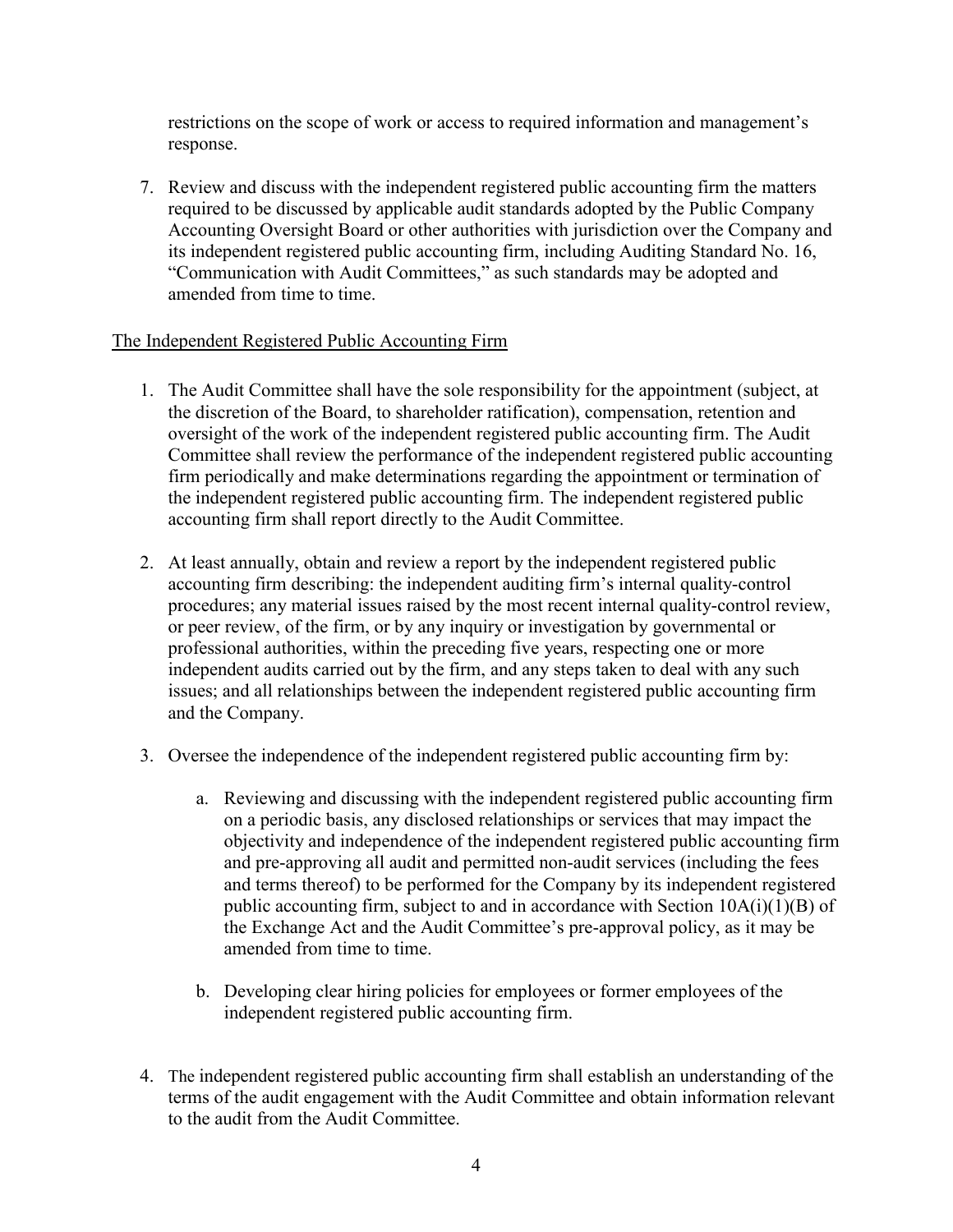#### Ethical and Legal Compliance/General

- 1. The Audit Committee shall be knowledgeable about the content and operation of the AGCO Ethics and Compliance Program. It shall monitor and oversee the Company's legal compliance programs and code of business conduct and ethics and obtain regular updates from the Chief Ethics  $&$  Compliance Officer regarding any legal or regulatory matter that could have a significant impact on the financial statements. Specifically, the Audit Committee shall:
	- a. Periodically review the Code of Conduct and its implementation;
	- b. Periodically review with the Chief Ethics  $&$  Compliance Officer, or designated representative, the responsibilities, activities and effectiveness of the ethics and compliance function;
	- c. Periodically review significant issues related to the Code of Conduct, including AGCO's compliance with legal and regulatory requirements, and AGCO's response to and resolution of such issues; and
	- d. Establish procedures for the receipt, retention and treatment of complaints and concerns received by the Company regarding accounting, internal accounting controls, or auditing or related matters and the confidential, anonymous submission by employees of the Company of concerns regarding questionable accounting or auditing matters.

The Chief Ethics and Compliance Officer shall have direct access to the Audit Committee and the full Board of Directors and shall provide any information requested by the Audit Committee and/or the full Board of Directors.

## Internal Audit

Internal Audit reports functionally to the Audit Committee and administratively to the Senior Vice President and Chief Financial Officer. To maintain oversight of the Internal Audit function, the Audit Committee shall:

- a. Review and approve the annual internal audit plan;
- b. Review progress with respect to the approved internal audit plan as well as any changes required in the scope of internal audit activities;
- c. Discuss any difficulties the internal audit team encountered in the course of their audits, including any restrictions on the scope of their work or access to required information; and
- d. Review significant findings from internal audit activities and maintaining oversight of management responses and corrective actions.

## Reports

1. The Company's chief accountant or his/her designees shall prepare the report of the Audit Committee to be included in the Company's annual proxy statement.